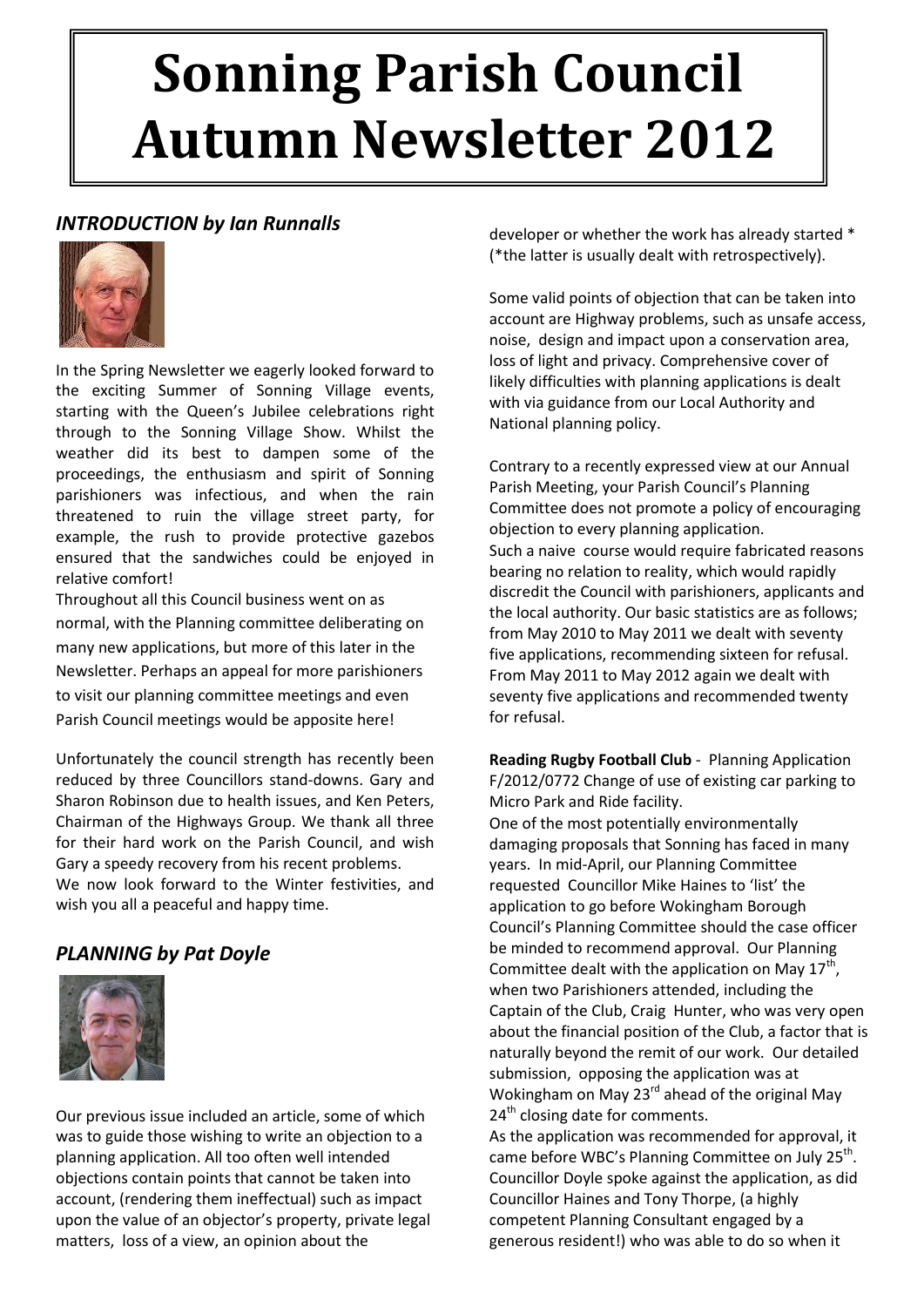was agreed by the Chairman of the Society to replace their speaker. A petition, organised by the Society, was shown to the committee by Mike Haines but could not legally be taken into account because it was presented over a month and a half beyond the extended closing date of June  $6<sup>th</sup>$ . Even though it was clearly demonstrated that the application was against countryside, environmental, highways and sustainable local and national policy, committee opposition failed and the application was approved.

While supporters of the application were well martialled, greater and more timely support for the Parish Council's solid opposition to the application could have seen a case file bulging with possibly two hundred opposition letters, opposition that the elected members of the WBC committee would have been obliged to take into account.

Even though Wokingham have yet to publish an approval notice (at the time of writing), the change of use approval is set for a review in two years. Thames Valley Business Park (some of whose tenants use the RRFC Park and Ride) are not at fault as they have an environmentally sustainable Travel Plan in place that in full operation stands a very good chance of rendering the environmentally crude RRFC facility rapidly redundant, we hope.

Appeal by Alfred Homes Ltd against refusal of Planning Application F/2011/0523 at 'August Field' Charvil Lane, Sonning for Erection of Five Houses with associated access and parking. Demolition of existing building. Planning Inspectorate Ref' APP/X0360/A/12/2177607/NWF.

This particular site has a long and complex planning history, including one failed appeal. This most recent application was 'listed' for our Planning Committee by Councillor Steve Chapman early in 2011 as a precaution against a recommendation for approval by WBC.

Due to the application's form of typically intensive Urban development, the application was opposed by our Planning Committee and was unanimously refused by WBC's own Planning Committee (in the face of strong support for approval from the case officer) on December  $14<sup>th</sup>$  2011 when Alex Evans agreed to deliver the Parish Council's case as Pat Doyle was in the Royal Berkshire Hospital at the time.

We now face the appeal at an Informal Hearing, open to the public, at Wokingham at 10.00 on October 30th. Alfred Homes Ltd are sure to field a team of consultants in various capacities to present their case. We already know of at least four and that the hearing could last two days.

We are due to meet with WBC Officers prior to the October hearing date, to have access to their case detail, which we trust will be suitably robust, bearing in mind that the same authority were fully in favour of approval!

Consistent with its previous submission, your Parish Council's Planning Committee will oppose the appeal.

## **Planning Applications F/2012/1639 & CA/2012/1640**

Conversion and extension of existing Fire Station in Pound Lane, Sonning and erection of a further dwelling with vehicular access and landscaping. Closing date for comments September  $19<sup>th</sup>$  2012.

Your Planning Committee dealt with the applications at its meeting on September 3<sup>rd</sup> when it was unanimously agreed to oppose the applications, *in their present form*, basically due to over-development, bulk, massing, impact on the amenity of neighbours at No.11 and close proximity of the proposed dwellings to themselves. A safe vehicular access in compliance with National guidance cannot be formed to cope with traffic intensification. The important Horse Chestnut tree in the centre of the site is also threatened as are trees in the neighbouring property to the South due to potential root damage. As we all appreciate, this is a particularly important and sensitive site within our conservation area. Even for that reason alone, there is absolutely no necessity for us to accept anything less than a suitable development for the site. As a precaution, the applications are already 'listed' should the WBC view be for approval.

## **Sonning Conservation Area Assessment.**

Thanks to our dedicated and very enthusiastic team of Surveyors, who deal with the five selected 'survey routes' in teams of two and three within the Conservation Area, this vital project is progressing very well. At our meeting on October 20th in Pearson Hall, it was confirmed that all surveys of the five routes are now complete. Each survey route also generates its own photographic record which will be in the professional hands of David Bates and Jeremy Gilmore to ensure consistent quality. Prior to forwarding our completed analysis to Wokingham Borough Council, who have to undertake their own environmental assessment of our findings, full public consultation will be required by presenting our work to Sonning's residents in the form of an explanatory exhibition coupled with our draft document which we aim to have available in January. Overall, this is a huge amount of work which would have not progressed successfully without Parish Council initiative plus detail input from Diana Coulter and Brian O'Callaghan. We have also enlisted the help of a Louise Ryan, a talented student with a proven academic record and a keen interest in architectural conservation and the heritage industry. Louise, with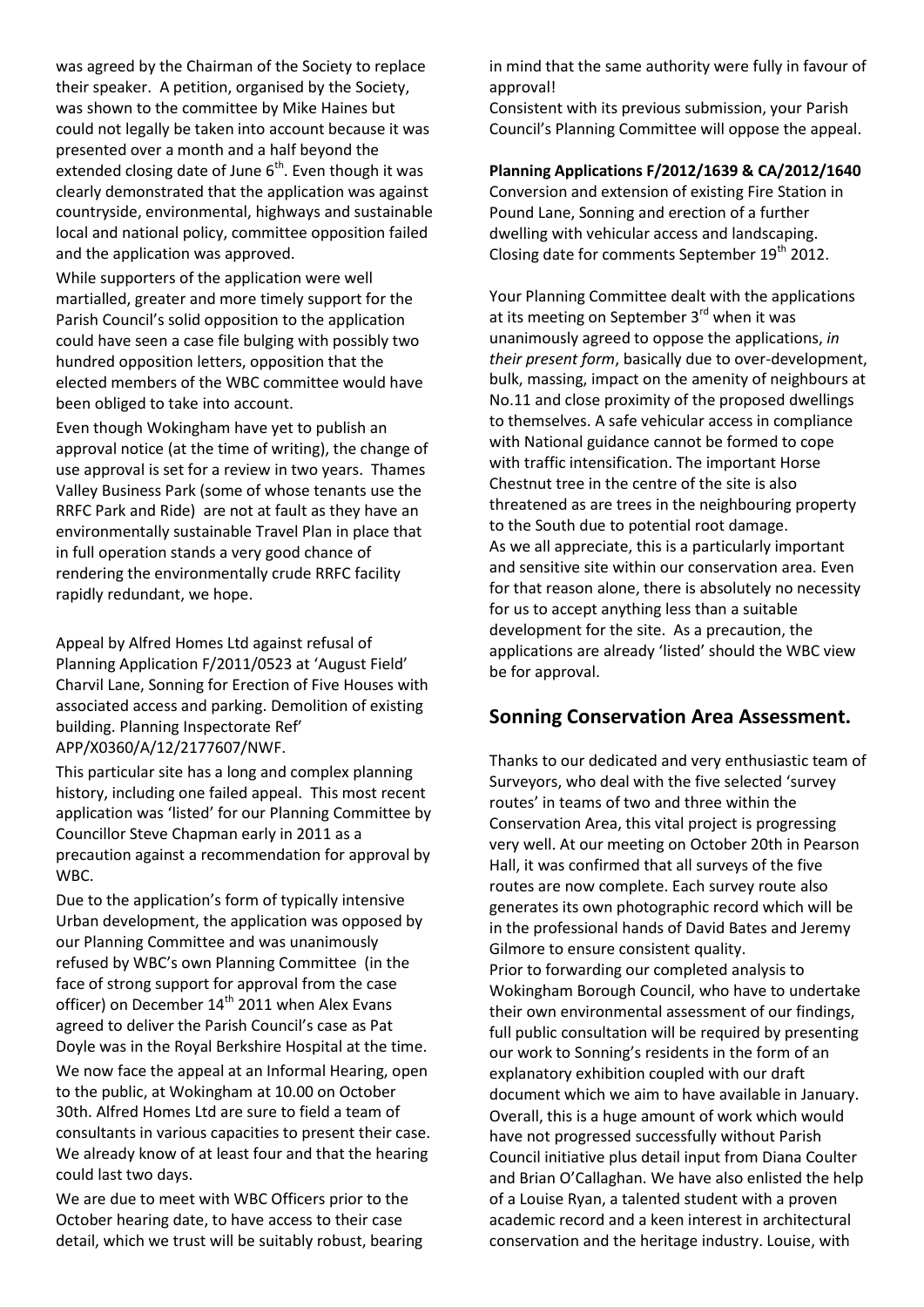the help of Diana, will assemble the mass of detailed analysis into a workable draft document. A document in its final form that will eventually replace Sonning's 2004 Parish Design Statement as a fully-fledged Supplementary Planning Document alongside WBC's Core Strategy (plus Local Plan saved policies and National Policy) providing accurate guidance to ensure clear direction for anyone seeking to undertake development in Sonning.

# **Sonning Bridge Pathway Lighting – A Project for our Community.**

This seemingly simple project has proved to be by necessity fairly complex, taking into account various elements of electronics, groundwork's and engineering, planning and conservation, pedestrian and road safety audit, BT sub-ground cable survey, local authority (WBC, SODC and OCC) consultation and, not least, cost analysis coupled with the search for private funding.

It is important to note that in spite of what may have been published elsewhere, it was made very clear by Councillor Mark Green, Chairman of Sonning Parish Council, at our May 22<sup>nd</sup> Annual Parish Meeting, that this project is NOT Parish Council funded, private funding alone being the sole source of revenue.

A comprehensive Road Safety Audit was carried out by Reading based Peter Brett and Associates, the results of which further confirmed your Councillor's views, which are shared by many, that there is considerable risk to pedestrians crossing Sonning Bridge, particularly in the hours of darkness.

Councillor Doyle also explained that due to revised methods of Groundwork's by a WBC licensed contractor which avoid the necessity of over-night bridge closures with attendant cost factors of legal work, generator lighting, out of hours wages, diversion signs and general disruption etc. etc., our initially projected top-line project figure of £18,000 (plus reclaimable VAT) was reduced to just over £13,500 (plus reclaimable VAT).

Efforts to attract local funding in such straitened financial times has not been easy, but it is hoped that this vital project can move forward prior to the end of 2012.

# **Our Weak Bridge.**

Following extensive structural examination of Sonning's ancient brick bridge by Wokingham Borough Council's engineers, the Grade II listed structure has now been officially designated, via a published traffic order until further notice, as a Weak Bridge.

We understand from Wokingham Borough Council 'Highways' that as from October 22<sup>nd</sup>, all traffic using the bridge from both directions will be limited to an individual unit weight of 7.5 tons without exception save for Fire, Ambulance and Police vehicles which are themselves limited to ten tons.

# *AMENITIES by Tony Farnese*



Hi, a busy year so far with a new bus shelter and a new lamp (yet to be painted).

The Council have agreed a refurbishment of the wharf.

Parishioner Sid Liddiard has provided a well designed seat and framework to the Glebe bus shelter on Pound Lane. A big thank you to Sid and thank you to Pat Morgan for suggesting it.

Future plans include another lamp and the litter pick next spring, the date has yet to be decided but we will keep you updated.

One point we would like to make is a request that any notices you place on the parish notice boards please be removed when they are finished with so as to make room for others to use the facility. We thank you for your co-operation.

Tony Farnese

# *WEBSITE by Vicky Reeve*



Sonning Parish Council has its own website this can be found at:

## [www.sonning-pc.gov.uk](http://www.sonning-pc.gov.uk/)

The website contains information about the parish council and its sub committees. It also contains information about Sonning, upcoming events and useful links to other websites. Please take a look it is there for you.

The Parish Council would like the website to be a useful tool for everyone in the Parish old and young. So moving with the technology you will soon be able to access from the website facebook and twitter. You will be able to do this by clicking on the icons located on the Sonning Parish council Homepage.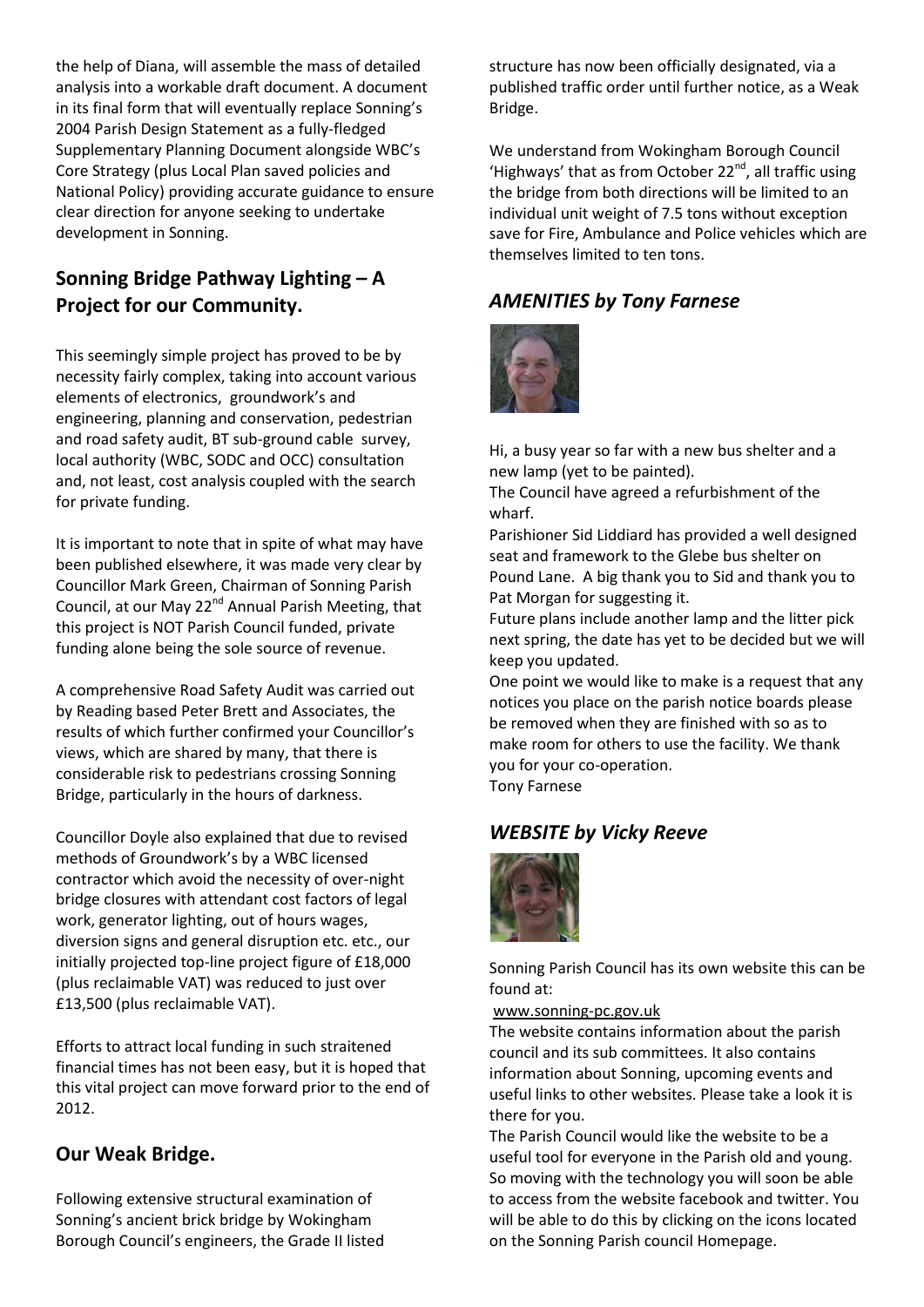## *RECREATION AND ENVIRONMENT by*



*Mena Pownall*

## **King George's Field.**

Several comments have been received on the improvement to the grass on King Georges field this year. Thankfully the programme of work undertaken on the field in the spring with the rolling, tine and weed and feed, has been a great success and we have seen a vast improvement of the grass and playing surface which was greatly appreciated by the cricket club.

Sadly we have come to the end of another cricket season which saw Sonning cricket club enjoying great success including the Under 13s winning the county cup for their age group! We would like to pass on our congratulations to them.

The Football season is now up and running and we wish them a successful season also.

Work has recently been undertaken to cut back the hedge by the SLTC. This has made the area look much tidier.

We are also in the process of installing another rubbish bin in this area which attracts a lot of use with visitors to the skateboard park.

## **The Wharf.**

Despite attempts to cut back shrubs and hedges this year, the amount of rain meant that re-growth was over whelming!

Work will shortly be carried out to tidy up and improve the health of the willow tree on the wharf. Once completed, we plan to further enhance this attractive river frontage with the planting of shrubs around the base area of the tree.

## **SONNING PARISH COUNCIL**

Sonning Parish Council meet on the second Tuesday of each month (except August) at 7.30pm in the Pavilion in 'King George's Field', Pound Lane. Sonning Parish Council Planning Committee also meet in the Pavilion at 7pm on the Monday of the week before and the Wednesday of the week after the meetings of the Parish Council.

*Both meetings are open to the public.*

The Parish Council Annual Public Meeting is normally held in Pearson Hall, its date and time will be posted on Parish Council notice boards.

Parish Council and Planning Committee agendas are displayed on Parish Council notice boards three working days prior to their meetings.

Changes to meeting times and venues caused by severe weather or unavoidable circumstances will be posted on Parish Council notice boards.

## **SONNING PARISH COUNCIL CONTACTS:**

| Mark Green – Chairman       | 0118 9696621 |
|-----------------------------|--------------|
| Pat Doyle - Planning Chair  | 0118 9693605 |
| <b>Tony Farnese</b>         | 07774 494610 |
| <b>Vicky Reeve</b>          | 0118 9449354 |
| <b>Ian Runnalls</b>         | 0118 9693389 |
| Mena Pownall -              | 0118 9698245 |
| <b>Recreation Chair</b>     |              |
| <b>Lesley Bates - Clerk</b> | 0118 9697753 |

| Website | http://www.sonning-pc.gov.uk |
|---------|------------------------------|
|         |                              |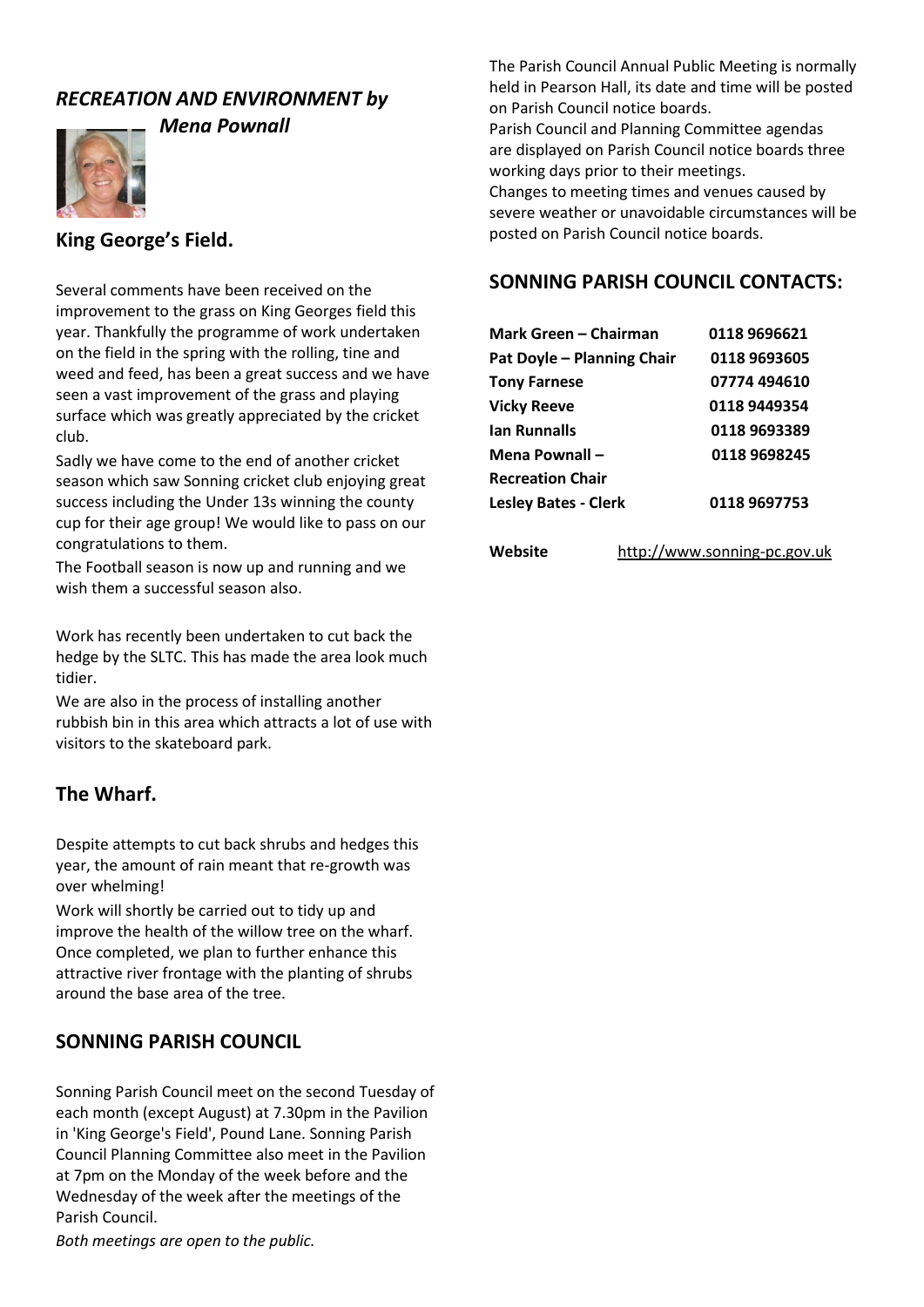## **BOROUGH COUNCIL UPDATE Autumn - 2012**

## **by Mike Haines**

## **1. Introduction**

Firstly I would like to write thanking Mark Green and the Sonning Parish Council (SPC) team for allowing me to write a section in this edition of the Sonning Parish Council magazine.

We find ourselves in difficult times and there are hard choices to be made, I believe much has been achieved locally which could not have been done without the efforts of the strong and capable team of Sonning Parish Council and with the support of the community, you can read about these things that have been done in this magazine - so thank you all, but as always there is a huge amount to do and the work continues.

## **2. Budget**

I need to reiterate that Wokingham Borough Council (WBC) is the worst government funded authority per head of population in the country. We now receive £119 per person which equates to less than 20p in the pound, the average authority receives 50p, and this already low amount fell in 2012. and is a result of the relatively affluent nature of the Borough and involves a change at Government level in the formula deployed to calculate the amounts. WBC is designated as the "least needy" local authority in the country which means we have to be as efficient as possible,

One of the biggest issues at the moment concerns Council Tax Benefit, until April 2013 this is managed nationally however for the next financial year this is to be managed by local authorities. For 2013/14 Central government is providing funding, however they are imposing a 10% cut in the amount provided. This equates to something like a £600,000 shortfall for the Borough and the change impacts the Parish Council tax base. This would be equivalent to almost a 0.75% increase in council tax for everyone in the Borough if no action was taken. In principle the Council has decided that it isn't right to absorb this cost but will not increase the council tax for all residents to fund it. The thoughts are to decrease the benefits paid while protecting those who have the lowest income levels and those who face the highest levels of financial vulnerability. This is a national issue affecting all local authorities in England, No decisions have been made yet, and until 22<sup>nd</sup> October 2012 a consultation is ongoing.

## **3. Transport Funding**

I can report that Wokingham Borough Council in partnership with Reading won a £24.2m slice of the £590m Sustainable Transport Fund from central government. The LSTF is the successor to the Transport Innovation Fund (TIF) and the Urban Fund. There are many caveats attached to this funding and the money may not be used for major structural projects (For example a Thames Crossing) but it may be used to improve local transport.

The money is going to be used to enhance the main A329 route from Bracknell to Reading, the bid includes plans to modernise traffic signals along the routes, improve public transport, introduce an online car sharing portal, as well as appointing a cycle officer to increase the number of people using pedal power. It is also worth mentioning the Wokingham Station re-development, although separate to this fund it will further improve transport facilities in our area.

Funding for an additional Thames crossing remains unavailable in the current economic climate and the subject is off the agenda although will remain a recognised priority, I can advise that SPC "Lorry Watch" working with Wokingham and West Berks Trading Standards have been able to secure the prosecution of a number of drivers of overweight vehicles in Sonning, fines were in the region of £400, and remember that the 20mph limit in Sonning is now enforceable.